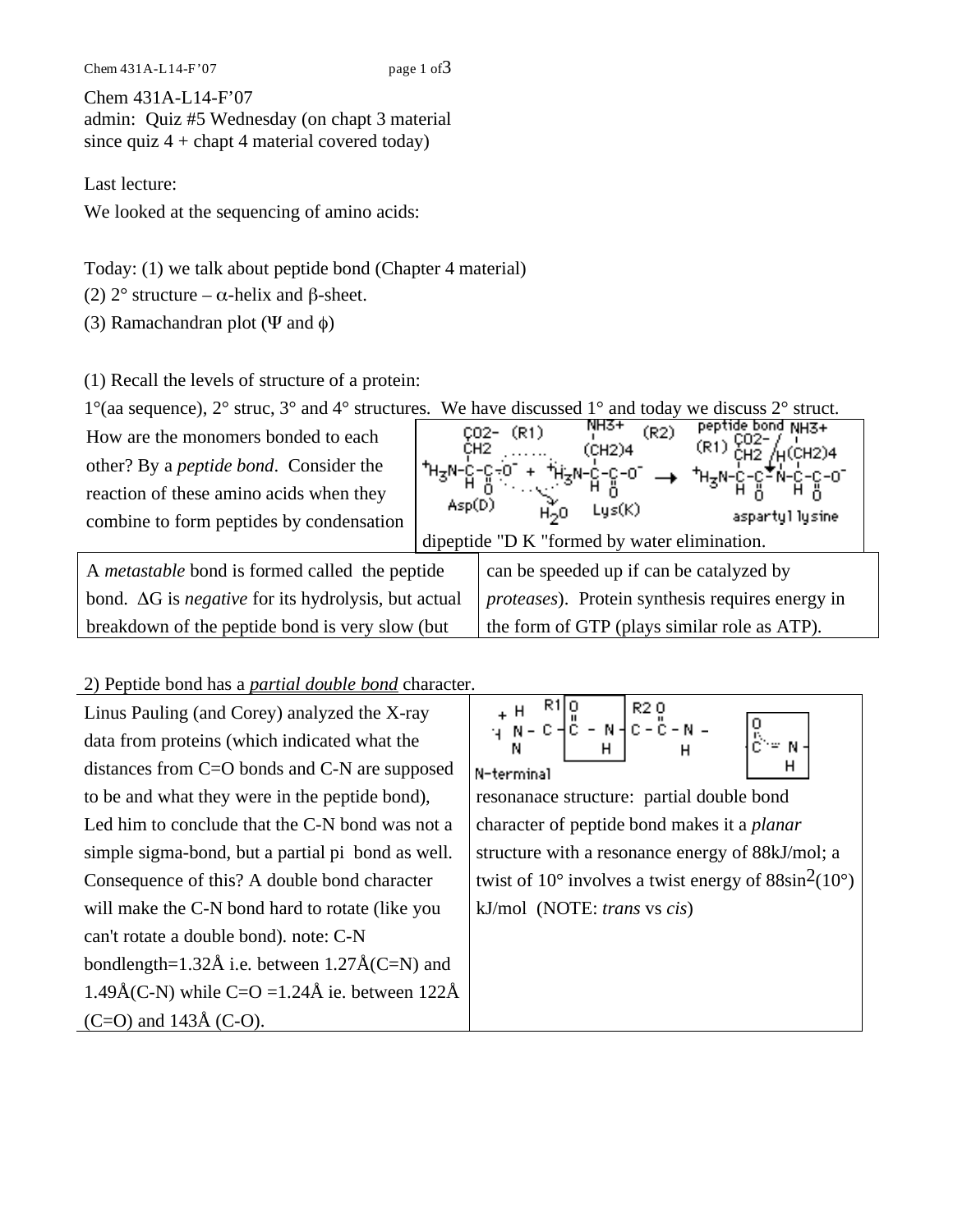| $(3) \Psi$ and $\phi$ :                                                                                                                                                                            | rotation about the $C_{\alpha}$ -N bond.                    |  |  |
|----------------------------------------------------------------------------------------------------------------------------------------------------------------------------------------------------|-------------------------------------------------------------|--|--|
| It means that per residue, there are only 2 degrees                                                                                                                                                | ** look at the structure of the protein chain: less         |  |  |
| of freedom: (1) the rotation between $C_{\alpha}$ carbon                                                                                                                                           | flexible due to the presence of the peptide bond.           |  |  |
| and it's N of the preceding peptide bond and (2) $C_{\alpha}$                                                                                                                                      |                                                             |  |  |
| carbon and the C of the next peptide bond. This                                                                                                                                                    | ** the <i>trans</i> form of the peptide is usually favored. |  |  |
| constraint is important in limiting the possible                                                                                                                                                   | The cis form has bulky R groups of adjacent $C_{\alpha}$ 's |  |  |
| structures that the polypeptide chain can fold into.                                                                                                                                               | start to sterically interfere with each other. Except       |  |  |
| The angles are called $\Psi$ and $\phi$ . $\Psi$ is the angle of                                                                                                                                   | for case of proline where cis is more allowable             |  |  |
| rotation about the $C_{\alpha}$ -CO and $\phi$ is the angle of                                                                                                                                     | (1:4 ratio) with trans still more favored.                  |  |  |
|                                                                                                                                                                                                    |                                                             |  |  |
| 4) secondary structure of polypeptide chains: we                                                                                                                                                   | The alpha helix is a repeating structure $(5.4\text{\AA})$  |  |  |
| note that the constraints to the peptide bond don't                                                                                                                                                | repeat) with the ff parameters: Note: 3.6 residues          |  |  |
| allow it to rotate so easily. There are two regular                                                                                                                                                | per turn of the alpha helix. Draw the structure of a        |  |  |
| structures that allow for the constraints and these                                                                                                                                                | poly peptide and show which H-bond to form the              |  |  |
| are the <i>alpha helix</i> and the <i>beta sheet</i> . Linus                                                                                                                                       | $\alpha$ -helix. Note: 13 atoms from the O (H-bond          |  |  |
| Pauling & Corey (Caltech) proposed the $\alpha$ -helix:                                                                                                                                            | receptor) to the H of the N (H-bond donor) It is            |  |  |
|                                                                                                                                                                                                    | right-handed.                                               |  |  |
| $\, {\rm H}$<br>H<br>$\, {\rm H}$<br>$\, {\rm H}$<br>H<br>$C-C-N-C-N-C-C-N-C-C-N-C-N-C-C-N$<br>$\parallel$ H<br>H<br>$\parallel$ H<br>H.<br>H<br>$R_2$ O<br>$R_3$ O<br>$R_4$ O<br>$R_5$ O<br>$R_1$ |                                                             |  |  |
| note that each peptide carboxyl is H-bonded to the                                                                                                                                                 | note that the helix is stabilized by the combined           |  |  |
| NH group 4 residues up the chain.                                                                                                                                                                  | effect of the H-bonds. One thing to be said about           |  |  |
| OK. $\alpha$ -helix is called (3.6 <sub>13</sub> ) 3.6 residues per turn,                                                                                                                          | the DNA helix is that it is stabilized by many              |  |  |
| 13 atoms in the H-bonded ring. 1.5Å rise/residue.                                                                                                                                                  | factors. when the base pairs are aligned and H-             |  |  |
| so $(1.5x3.6 = 5.4\text{\AA}/\text{turn.}$ ignoring sidechains, diam                                                                                                                               | bonded, the DNA double strand is stabilized. but if         |  |  |
| is 6Å. Sidechains extend outward from the core                                                                                                                                                     | you heat it up, it starts to vibrate until some $T_m$       |  |  |
| structure of the helix. The $\alpha$ -helix is a right-                                                                                                                                            | wherein, the first bonds are broken and the thing is        |  |  |
| handed helix.                                                                                                                                                                                      | quickly unravelled. like a crystal melting.                 |  |  |
|                                                                                                                                                                                                    |                                                             |  |  |
| Here, $\alpha$ helix is also stabilized by the H bonds.                                                                                                                                            | fundamental importance in protein structure in              |  |  |
| between the residues which altho they are not                                                                                                                                                      | general. It is interesting to view the hair as being        |  |  |
| neighbors in the $1^\circ$ sense, are actually neighbors                                                                                                                                           | composed of helical strands of polypeptide chains.          |  |  |
| once the $\alpha$ helix is formed. there is stabilization                                                                                                                                          | hair is mostly stretchable as would be expected.            |  |  |
| forward and back.                                                                                                                                                                                  | Look at the figures: (pages 121-122). Note that             |  |  |
| Max Perutz noted x-ray data that indicated $\alpha$ helix                                                                                                                                          | there is a strong dipole moment associated with $\alpha$ -  |  |  |
| is found in $\alpha$ keratin (protein in hair) and is of                                                                                                                                           | helices.                                                    |  |  |